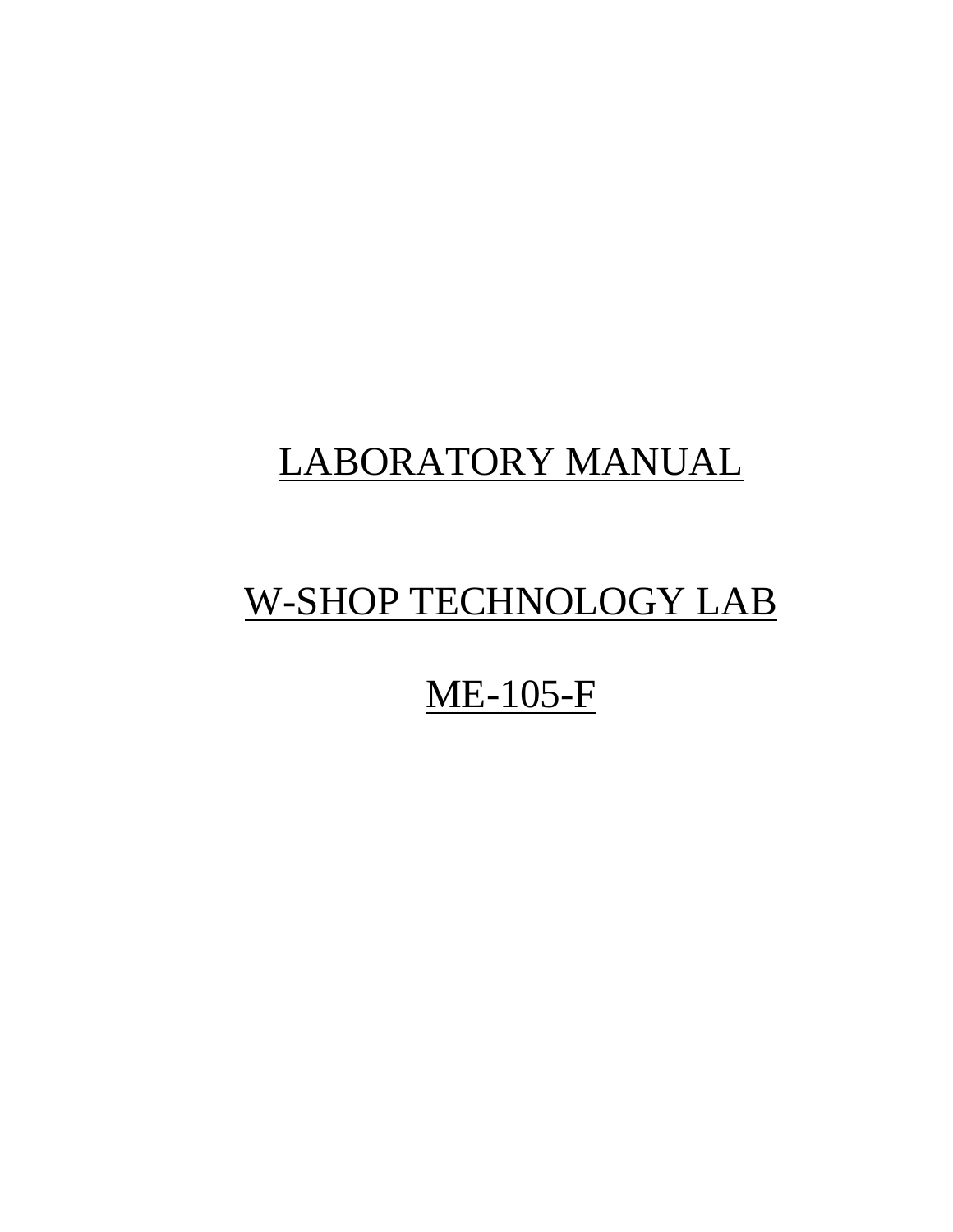## **ME-105F : WORKSHOP TECHNOLOGY**

#### MAHARISHI DAYANAND UNIVERSITY ROHTAK SYLLABUS B.TECH. FIRST YEAR

## **LIST OF EXPERIMENTS**

| S.No.            | <b>NAME OF EXPERIMENTS</b>                                   |             | PAGE No.  |  |
|------------------|--------------------------------------------------------------|-------------|-----------|--|
|                  |                                                              | <b>FROM</b> | <b>TO</b> |  |
| 1.               | To study different types of measuring tools used in          | 01          | 01        |  |
|                  | metrology and determine least counts of vernier calipers,    |             |           |  |
|                  | micrometers and vernier height gauges.                       |             |           |  |
| 2.               | To study different types of machine tools (lathe, shaper or  | 02          | 02        |  |
|                  | planer or slotter, milling, drilling machines).              |             |           |  |
| 3.               | To prepare a job on a lathe involving facing, outside        | 03          | 03        |  |
|                  | turning, taper turning, step turning, radius making and      |             |           |  |
|                  | parting-off.                                                 |             |           |  |
| $\overline{4}$ . | To study different types of fitting tools and marking tools  |             |           |  |
|                  | used in fitting practicle.                                   |             |           |  |
| 5.               | To prepare lay out on a metal sheet by making and prepare    | 04          | 04        |  |
|                  | rectangular tray, pipe shaped components e.g. funnel.        |             |           |  |
| 6.               | To prepare joints for welding suitable for butt welding and  | 05          | 05        |  |
|                  | lap welding.                                                 |             |           |  |
| 7.               | To perform pipe welding.                                     |             |           |  |
| 8.               | To study various types of carpentry tools and prepare simple | 06          | 07        |  |
|                  | types of at least two wooden joints.                         |             |           |  |
| 9.               | To prepare simple engineering components/ shapes by          | 08          | 08        |  |
|                  | forging.                                                     |             |           |  |
| 10.              | To prepare mold and core assembly, to put metal in the       | 09          | 10        |  |
|                  | mold and fettle the casting.                                 |             |           |  |
| 11.              | To prepare horizontal surface/ vertical surface/ curved      | 11          | 11        |  |
|                  | surface/ slots or V-grooves on a shaper/planner.             |             |           |  |
| 12               | To prepare a job involving side and face milling on a        | 12          | 12        |  |
|                  | milling machine.                                             |             |           |  |

#### **Notes :**

(i) At least 10 experiments are to performed by students in the semester.

(ii) At least 7 experiments should be performed from the above list, remaining three experiments may either be performed from the above list or designed and set by the concerned institution as per the scope of the syllabus.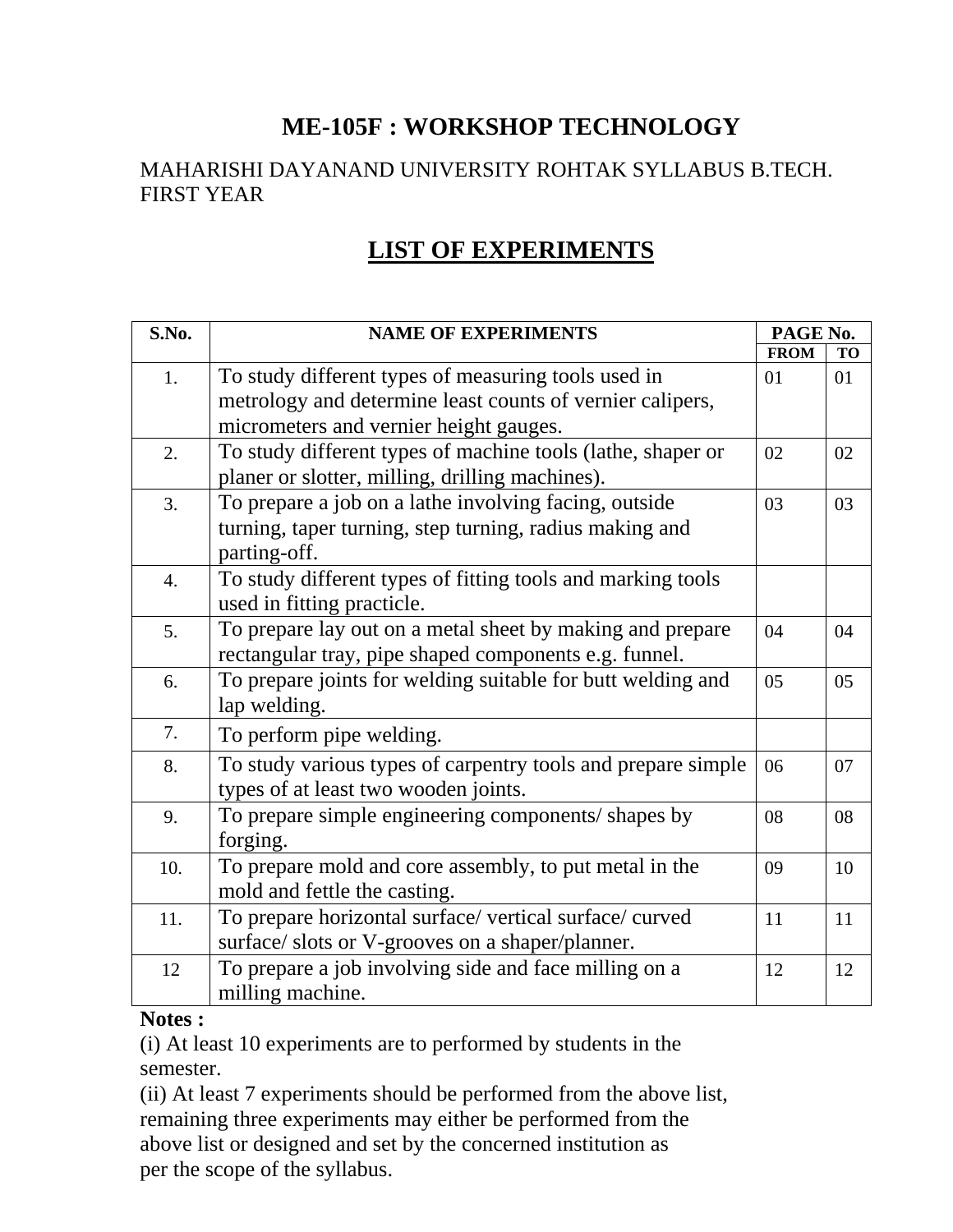**Aim:-** To study different types of measuring tools used in metrology and determine least counts of vernier calipers, micrometers and vernier height gauges.

**Procedure:** Describe in brief the following measuring tools with neat sketch mentioning their sizes & usage.

- 1) Vernier caliper
- 2) Micrometer (inside & outside)
- 3) Vernier height gauge
- 4) Vernier depth gauge
- 5) Standard wire gauge
- 6) Combination set
- 7) Screw thread gauge
- 8) Depth micrometer
- 9) Radius gauge
- 10) Caliper
- 11) Try square
- 12) Sine bar
- 13) Bevel protector
- 14) Dial indicator

**Least count**:- Least count of vernier caliper, micrometer, & vernier height gauge to be calculated.

#### **Precautions:-**

- 1)Measuring tools should not be mishandled.
- 2)Proper upkeep of measuring tool is necessary must be cleaned.
- 3)Tools before & after use kept in store
- 4)Tools should be calibrated after certain interval & accuracy determined.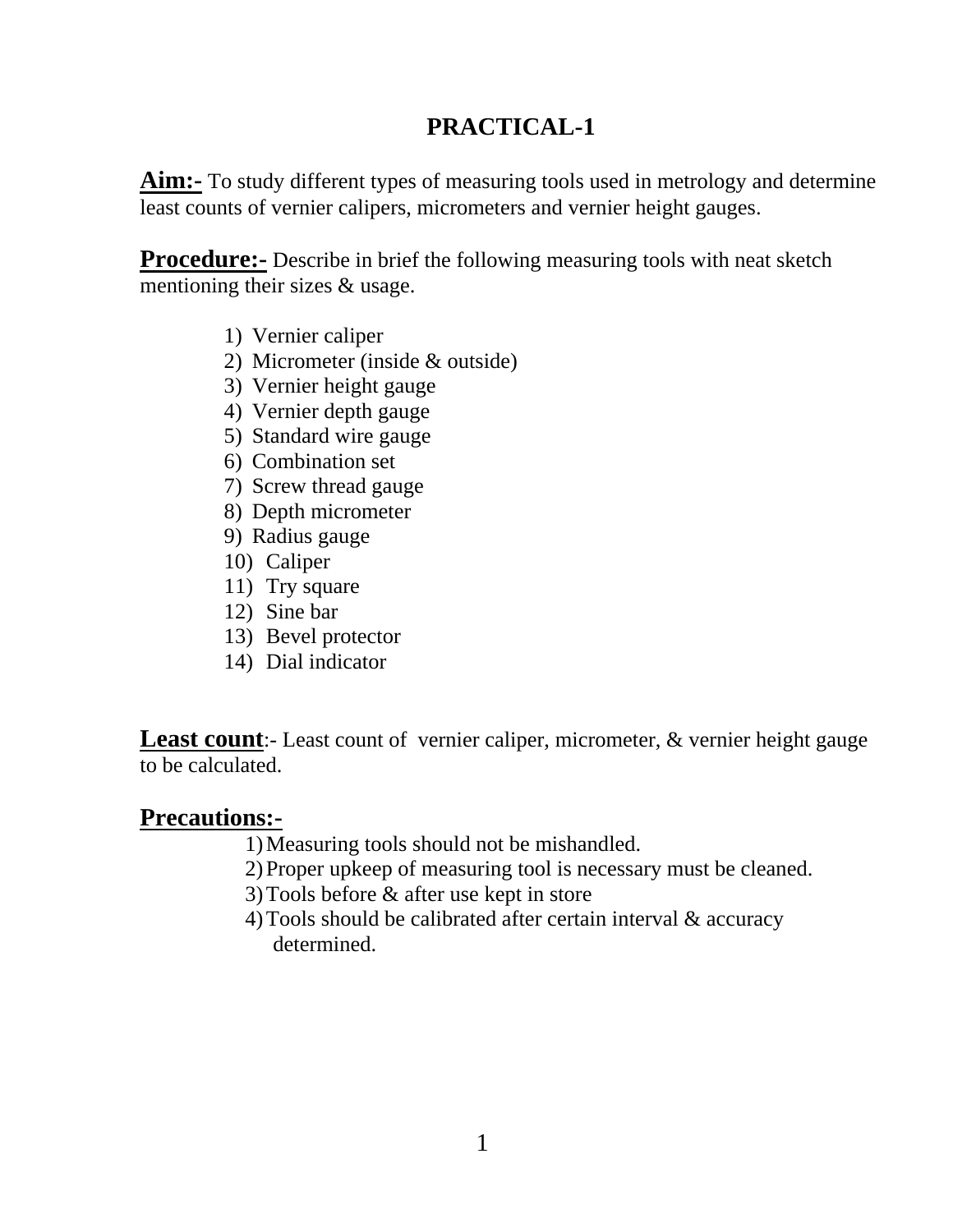**Aim:-** To study different types of machine tools (lathe, shaper or planer or slotter, milling, drilling machines).

### **Procedure:-**

- 1) Neat diagram of following machine tools to be drawn.
- 2) Brief description of the machine tools to be given.
- 3) Important parts to be labeled & marked.
- 4) Accessories should be indicated.
- 5) Different function of the machine tool can perform to be described.

### **Machine tools:-**

- 1) Different types of lathe.
- 2) Different types of drilling machine.
- 3) Different types of milling machine e.g. horizontal, vertical, universal.
- 4) Shaper
- 5) Planer
- 6) Slotter

### **Precautions:-**

 How various operations can be performed on a particular machine tool and the precautions required for that to be remembered.

Upkeep & usual maintenance of the machine tools must be well understood.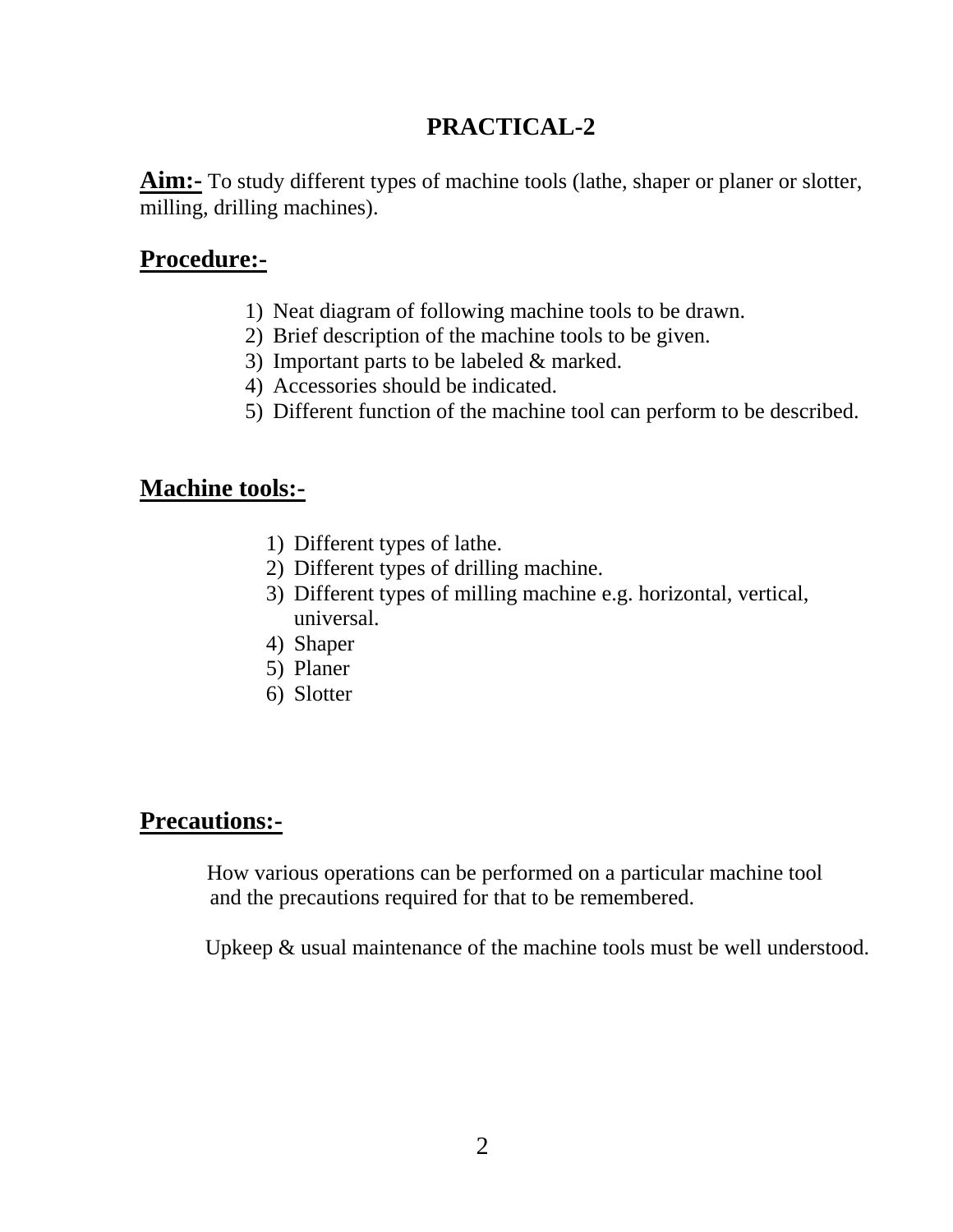**Aim:** - To prepare a job on a lathe involving facing, outside turning, taper turning, step turning, radius making and parting-off.

**Tool required**:- Single point cutting tool, radius tool, parting tool.

**Material required**:- Mild steel rod.

**Instruments required**:- Steel rule, vernier caliper, out side caliper, sine bar.

#### **Procedure:-**

- 1. Job is fixed in three jaw chuck for proper alignment.
- 2. Single point cutting tool is fixed in the tool post and facing operation is completed.
- 3. A rough cut is used to turn the outer periphery.
- 4. Final turning and step turning operation are completed in sequence.
- 5. The compound slide is set at the taper angle as per calculation with the center line and tapering operation is completed through different cuts.
- 6. Radius tool is fixed in tool post for making radius and the operation is completed.
- 7. For maintaining the proper length of the job parting off tool is used and parting operation is completed.

#### **Precautions:-**

 Work piece should be firmly gripped in the three jaw chuck. Coolant is to be used.

Hand gloves and apron must be used while working.

Proper rpm should be selected before the operation.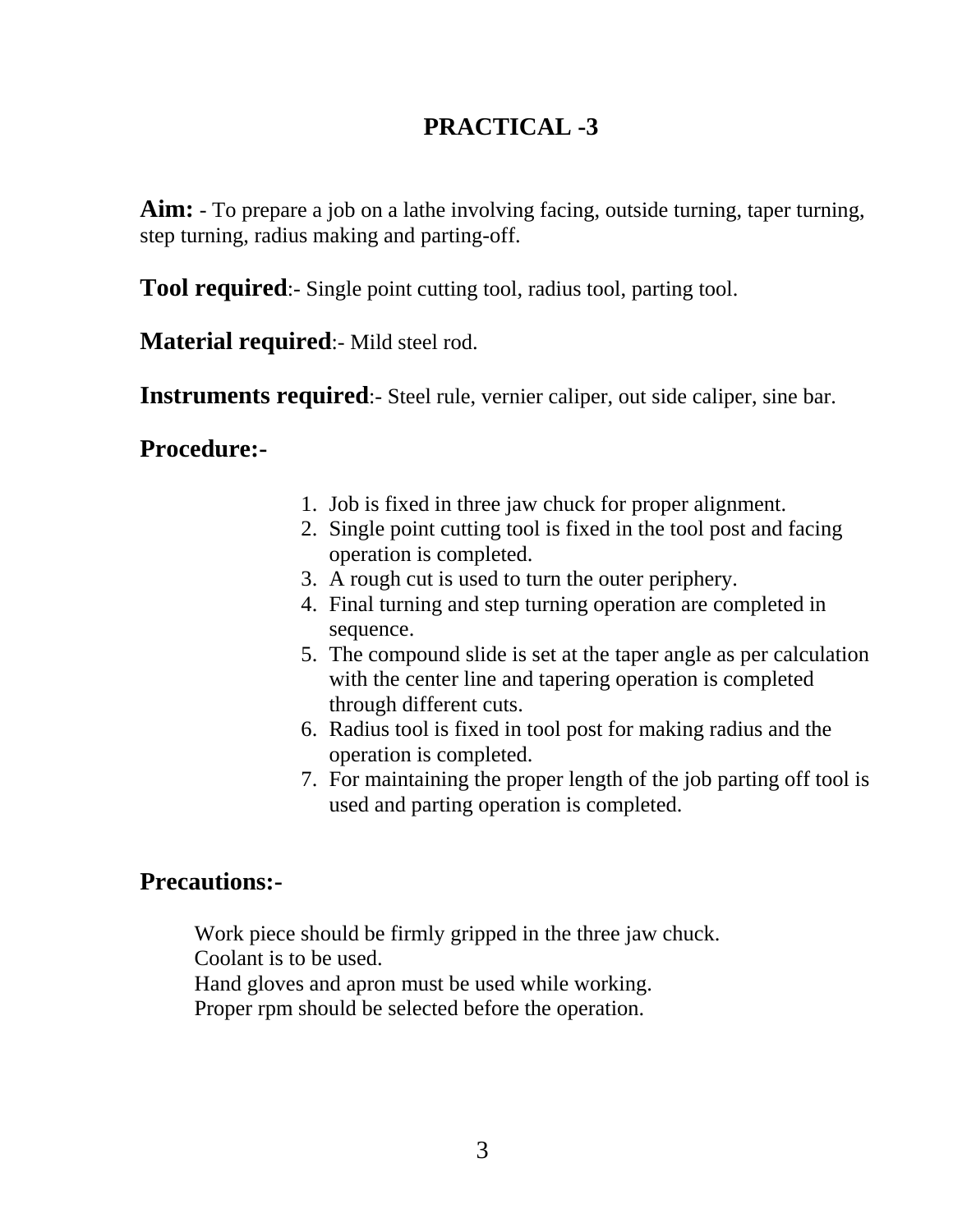## **PRACTICAL – 5**

**Aim**: - To prepare lay out on a metal sheet by making and prepare rectangular tray, pipe shaped components e.g. funnel.

**Material Required:** - G.I. (galvanized iron) sheet 26 SWG.

**Tool Required:-** Scale, scriber, snip, bench shearing machine, mallet, surface plate, rail line, pipe stake, combination plier, bench vice, funnel stake, setting hammer, Ball peen hammer.

## **Procedure for Tray making:-**

- (2) Sheet of required size is cut and smoothened by using mallet.
- (3) Layout of the tray is drawn on the sheet as per pattern using the scriber.
- (4) Four corners are cut as per marking using straight snip.
- (5) Edges are folded to make the beading on all four sides.
- (6) Bending of all four sides are done at right angles opposite the beading and bend corners using mallet.
- (7) Then the tray is finished.

Procedure for Pipe making:-

- (1) The sheet of required size is cut and market for lock grooved joint.
- (2) Edges are folded for joint.
- (3) Bending of the piece is done using pipe stake and mallet.
- (4) The job is finished using mallet, combination plier and setting hammer.

Precautions:-

Be careful and attentive while working on metal sheet. Wear, apron, shoes, gloves and tight fitted clothes. Use proper tools for each operation.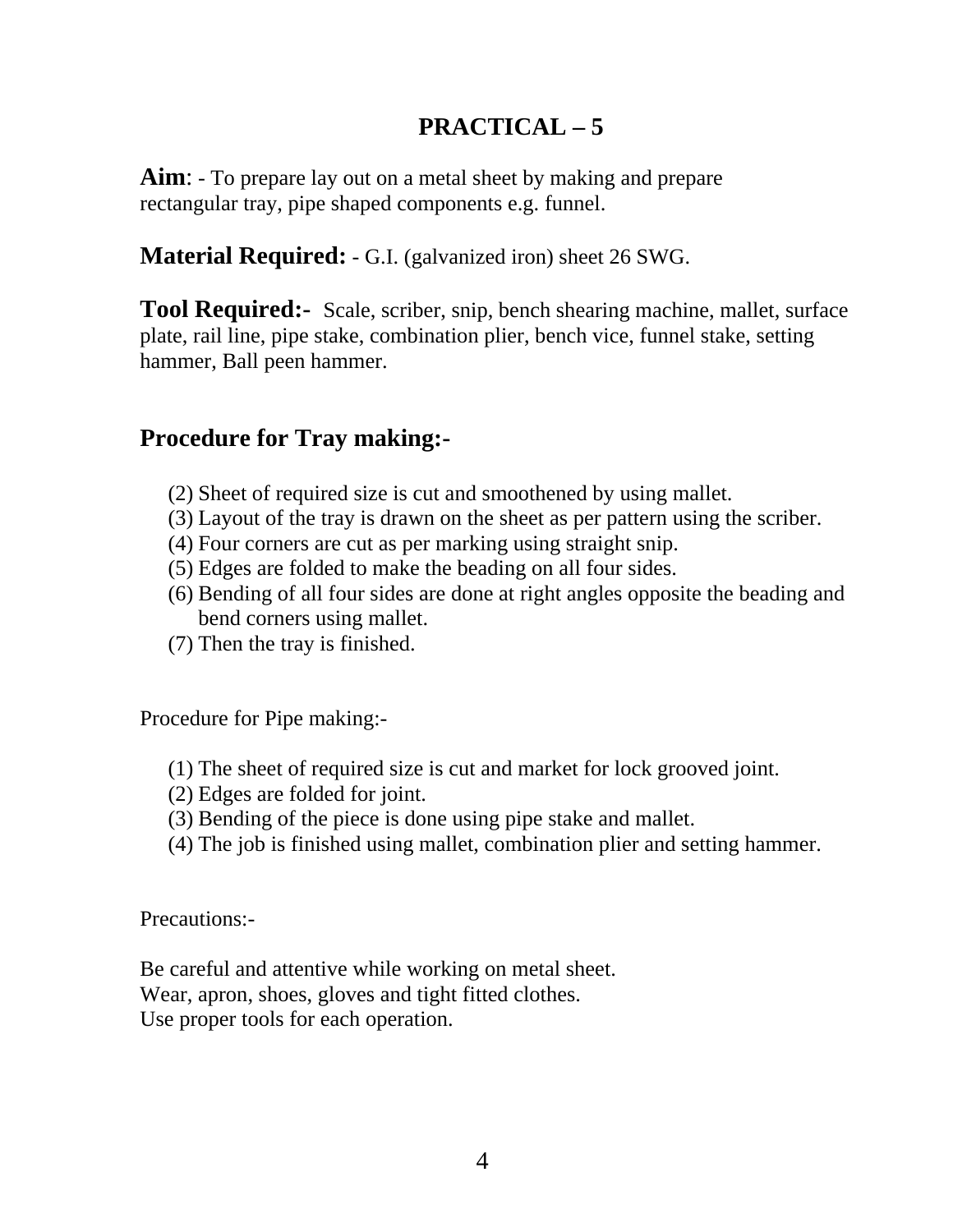**Aim:** - To prepare joints for welding suitable for butt welding and lap welding.

**Tool required:** - Scale, scriber, hand hack saw, flat file, swing scale protector, welding machine, eye shield, gloves, wire brush, chipping hammer, welding rod.

**Material required**: - Mild steel plate of 8mm thickness.

## **Procedure for Butt Joint:-**

- 1. Two pieces are cut to size and surfaces are cleaned.
- **2.** One edge of both the pieces is prepared at 45 degree angler for making Vgroove using file.
- **3.** Electrode is held in electrode holder and earth clamp is clamped to the work piece.
- **4.** Pieces are positioned properly butting each other and tack weld in done at two end points.
- **5.** 2-3 mm spark gap is maintained and continuous welding is done slowly.
- **6.** Slag is removed using chipping hammer and the weld is cleaned using wire brush.

## **Procedure for Lap Joint:-**

- 1. Two pieces are cut to size and surfaces to be welded are cleaned properly.
- 2. Electrode is held in electrode holder and earth clamp is clamped to be work piece.
- 3. The pieces are positioned overlapping each other for lap joint and tack weld is done at two end points.
- 4. 2-3 mm spark gap is maintained and welding is done smoothly.
- 5. Slag is removed using chipping hammer and weld is cleaned using wire brush.

## **Precautions:-**

Wear apron, shoes, nose mask, gloves and tight fitted clothes.

Be careful and attentive while working on welding job.

 During welding don't see the welding light rage directly without the goggles / face shield.

Do not cool the welding piece in water.

Do not keep electrode holder on the welding machine.

No inflammable material should be present in welding shop.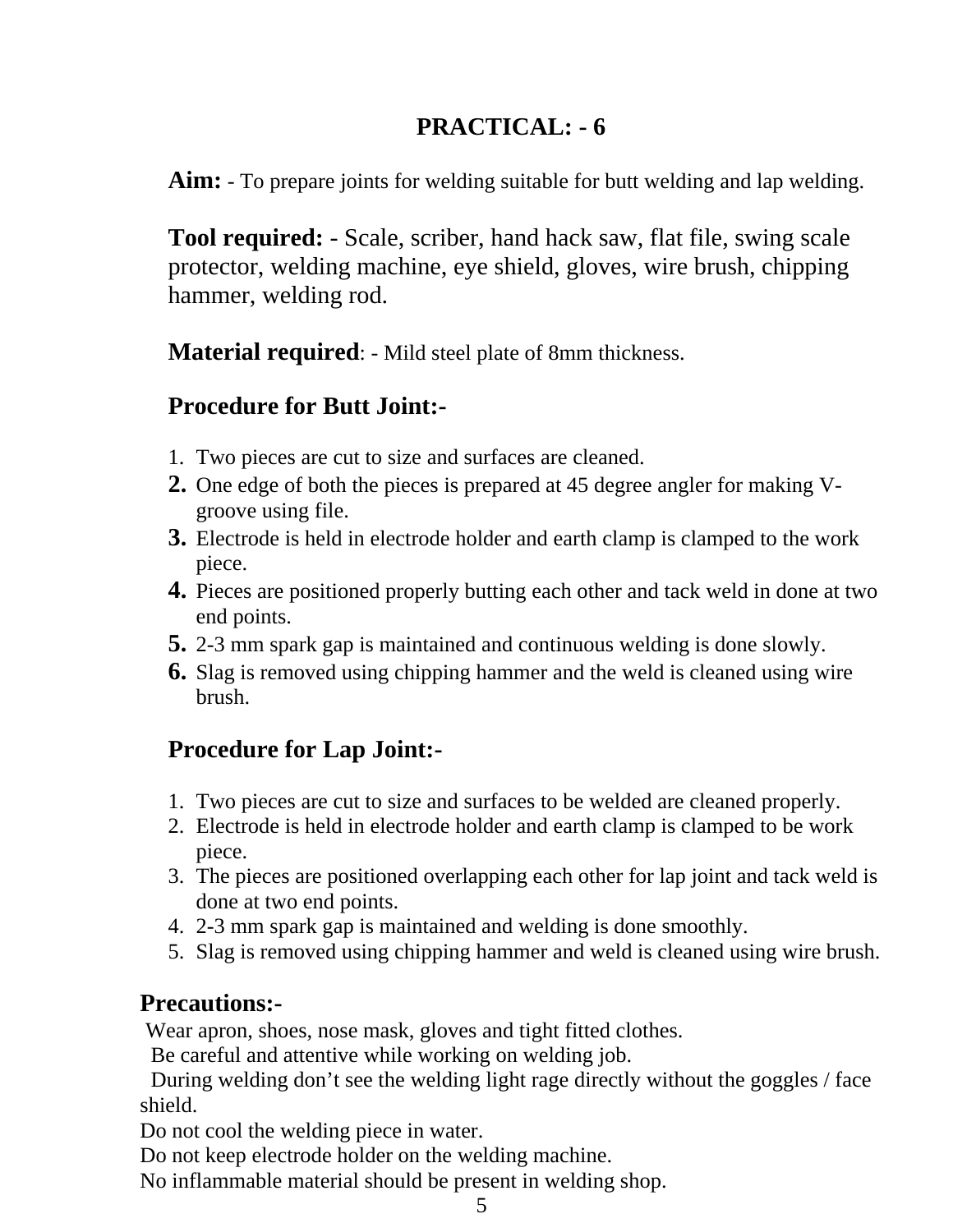## **PRACTICAL – 8**

**Aim**: - To study various types of carpentry tools and prepare simple types of at least two wooden joints.

**Carpentry tools:** - Proper use of following carpentry tools should be understood well.

**Measuring and marking tools**:- Steel scale, try square, bevel square, marking gauge.

**Cutting tools**: - Cross cut saw, tenon saw, key hole saw, compass saw, firmer chisel, dove tail chisel, mortise chisel, adze, rasp.

**Boring tools: -** Auger, gimlet.

**Planning tools:** - Wooden jack plane, metal jack plane.

**Striking tools:** - Claw hammer cross peen hammer and mallet.

**Holding and supporting tools**: - Bench vice, carpentry vice, C-clamp.

#### **CROSS LAP JOINT**

**Material required**: - Two wooden pieces of required dimensions.

**Tools required**: - Steel scale, try square, cross cut saw, rasp, firmer chisel, and hummers.

## **Procedure:-**

- (1)Two wooden pieces of required size are to be cut.
- (2)The pieces are squared using jack plane and rasp.
- (3)Length, width and height for lap joint are marked on both the pieces.
- (4)One piece is clamped in vice and unwanted material is removed as per marking, using saw, firmer chisel and hummer and the piece is finished using rasp file.
- (5)The process is repeated on the second piece.
- (6)The piece should be fitted with normal hand pressure.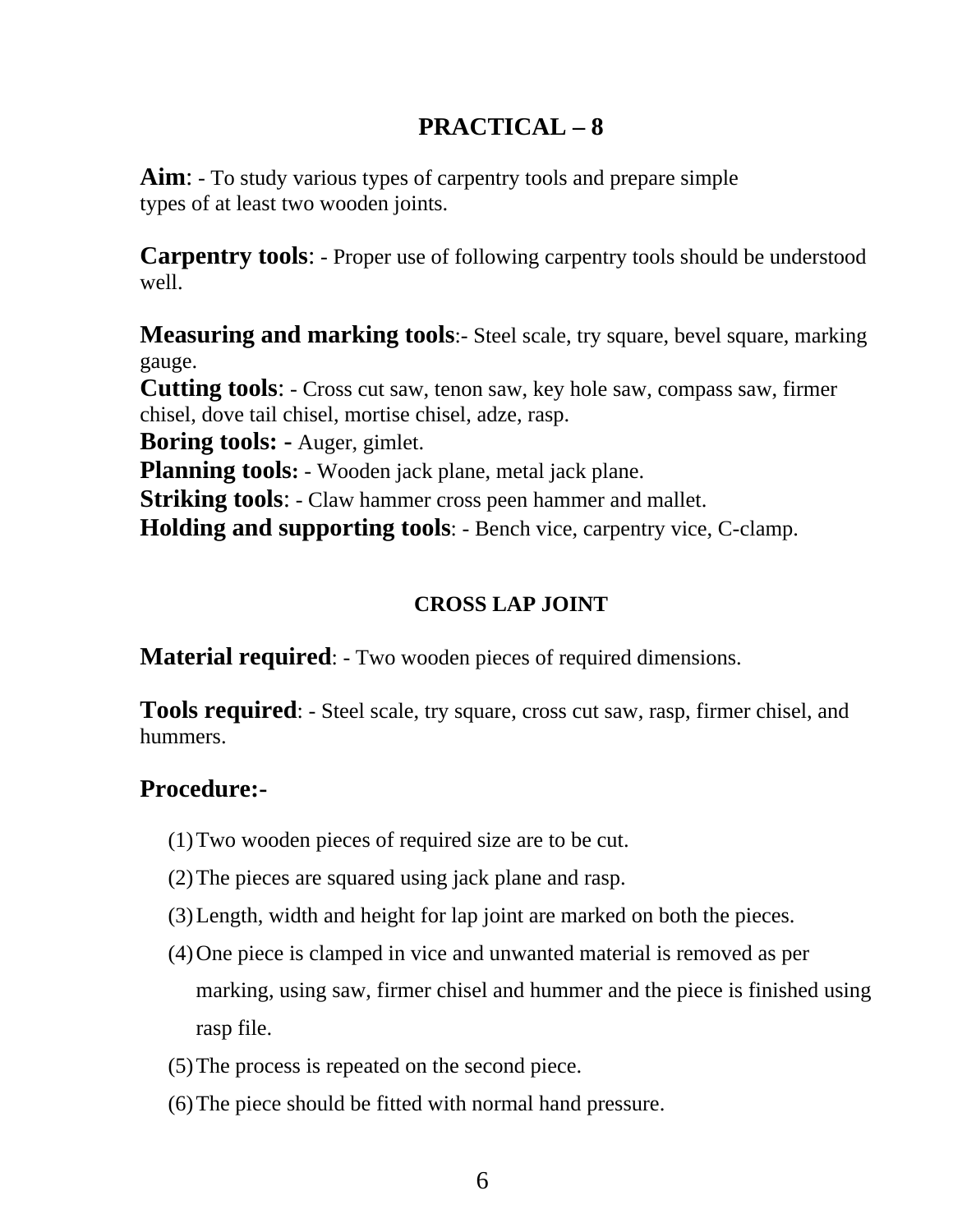#### **MORTISE/ TENIN JOINT**

**Material required:** - Two wooden pieces of required dimension

**Tools required**: - Steel scale, try square, cross cut saw, rasp, firmer chisel, mortise and tenon chisel and hammers.

#### **Procedure:-**

- (1) Two wooden piece of required size are to be cut.
- (2) The pieces are Squared using jackplane and rasp.
- (3) One piece is marked for mortise rectangular hole.
- (4) Another piece is marked for tenon T shape.
- (5) The mortise hole is made using mortise and dove tail chisel.
- (6) The tenon T- shape is made using saw.
- (7) Both the pieces are finished using rasp.
- (8) Both pieces should be fitted with normal hand pressure.

#### **Precautions:-**

Wear apron, shoes, gloves and tight fitted clothes.

Be careful and attentive while working on carpentry job.

Use proper tools for each operation.

Don,t keep any sharp tool in your pocket.

While using chisel cutting should be in direction away from yours body.

Tools being used should be well sharpened.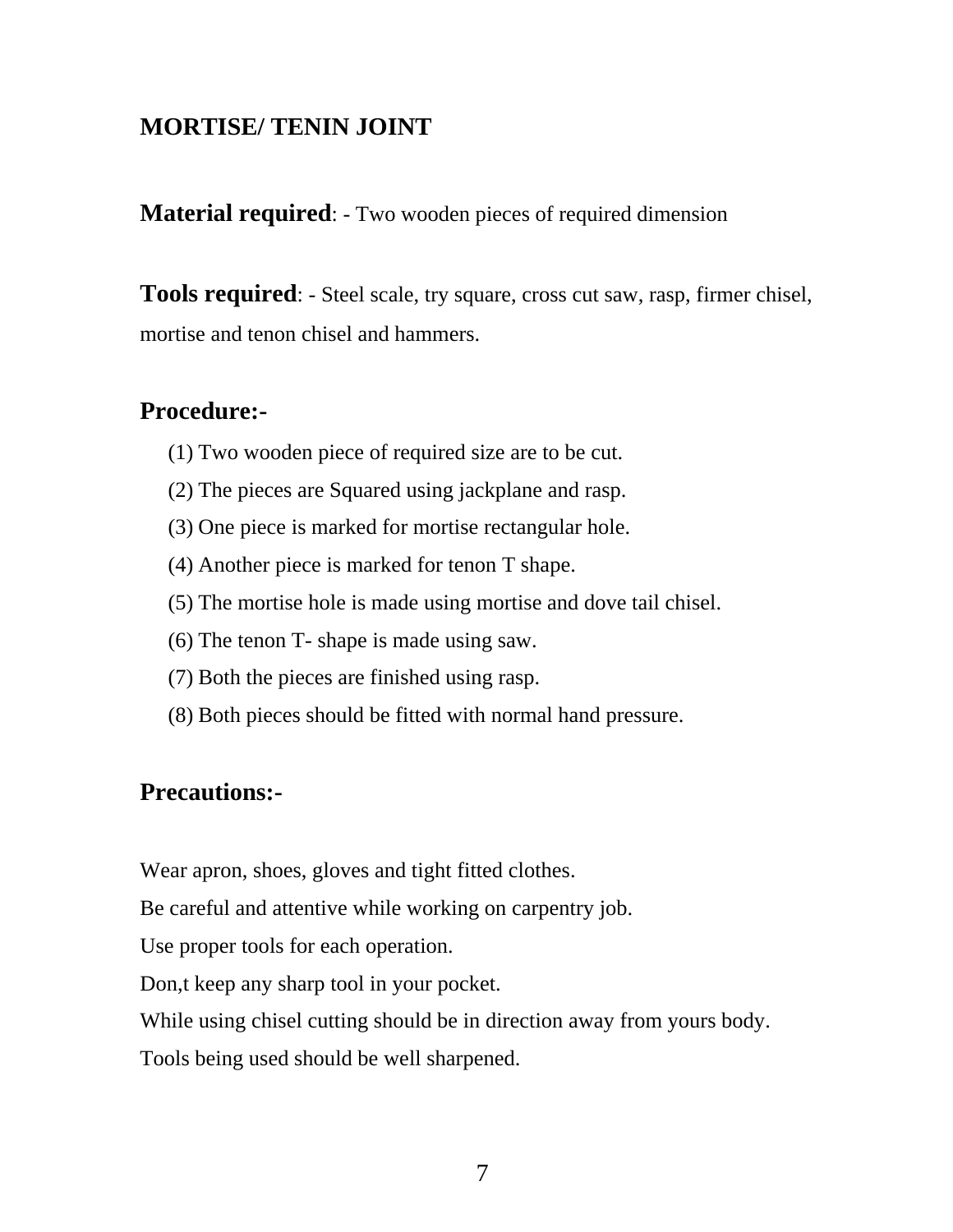**Aim:** - To prepare simple engineering components/ shapes by forging.

**Material required:** M.S. rod of diameter 8 mm, for making ring. M.S. square 16×16 mm for chisel.

**Tools required**: - Steele scale, scriber, hand saw, cross cut file, furnace, hammer, anvil, flat tong, and swage block.

### **Procedure for Chisel:-**

- 1. M.S. square of required length is to be cut.
- 2. One end of the piece is heated in furnace to red hot condition.
- 3. Hot piece is brought to anvil holding by a tong.
- 4. The piece is shaped using smith hammer.
- 5. If required the piece is reheated and the process is repeated.
- 6. The piece is put in to water for tempering.

### **Procedure for Ring:-**

- 1. M.S rod of required length to be cut.
- 2. The piece is heated in furnace to red hot conditions.
- 3. Hot piece is held with a tong and brought to anvil.
- 4. The piece is shaped on horn anvil using hammer.
- 5. If required the piece is re heated and the process is repeated.
- 6. Complete round is made on swage block.
- 7. The piece is put in to the water for tempering.

### **Precautions:-**

Wear `apron, shoes, nose mask, gloves and tight fitted clothes. Be careful and attentive while working on job of forging. Hammering should be done only when the work piece is hot. Always use appropriate tongs and tools.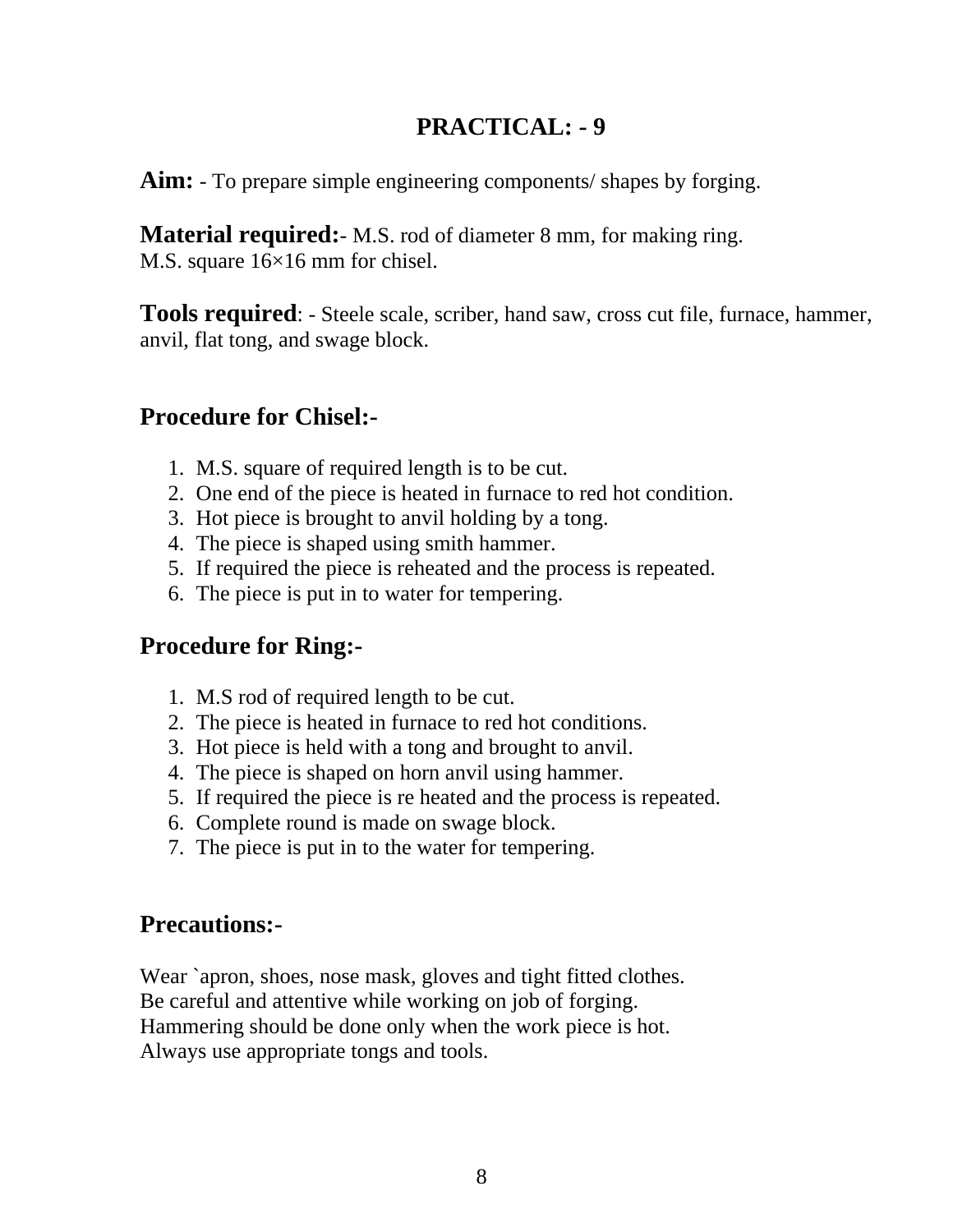**Aim**:- To prepare mold and core assembly, to put metal in the mold and fettle the casting.

#### **Material required:-**

| Green sand mould |           |
|------------------|-----------|
| River sand       | 70%       |
| Clay sand        | 10%       |
| Molasses         | 5%        |
| Water            | 8-10%     |
| Additives        |           |
| Coal dust        | $2 - 5\%$ |
| Saw dust         | 2%        |
| Silica sand      | 2%        |
|                  |           |

#### **Tools required:-**

 Moulding flask (cope and drag), shovel, hand riddle, vent wire, trowel, lifter, gate cutter, strike off bar, runner and riser, sprue pin, slicks, rammer, swab, crucible furnace, tong.

#### **Procedure:-**

- 1. A mould box suitable for the pattern should be selected.
- 2. Lower part of the pattern is placed in the middle of drag.
- 3. Drag is filled with the moulding sand and rammed properly.
- 4. Parting sand is sprinkled over the top surface of the mould.
- 5. The cope is placed over the drag in proper position.
- 6. Then the top part of the drag in proper position.
- 7. Runner and riser are placed in position and the cope is filled with sand and rammed.
- 8. Then the cope is separated from drag and the pattern is removed.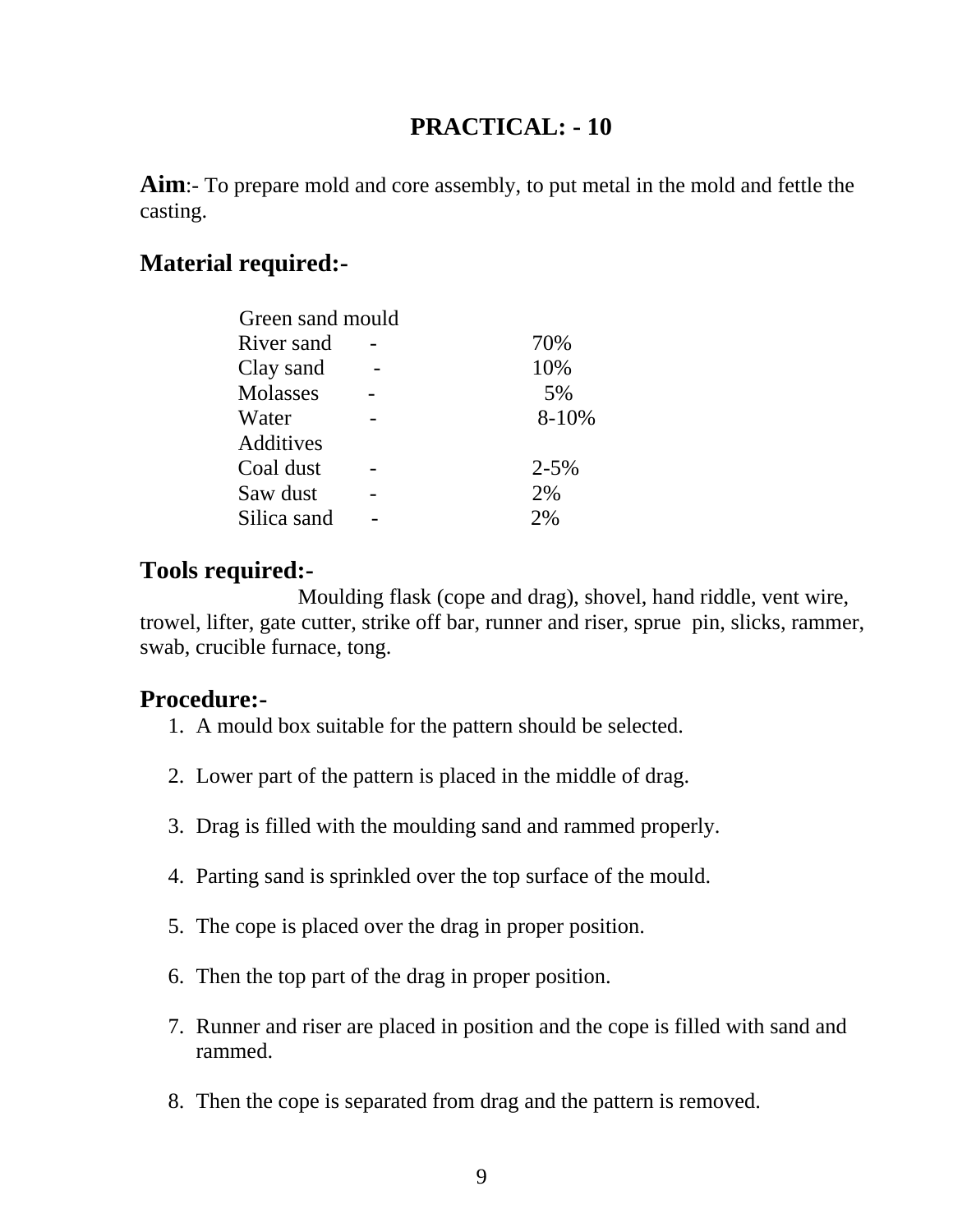- 9. The gate is made using gate cutter and the mold cavity is repaired for small damage.
- 10.The core is placed in position and located.
- 11. The mould is allowed drying.
- 12. The mould is ready for pouring.
- 13. Metal is melted in crucible to correct temperature.
- 14. The crucible is held with a tong and the metal is poured in the mould and allowed to solidify and cool.
- 15.After cooling the casting is extracted breaking the mould.
- 16.Gates and riser are cut off.
- 17.The entire surface is cleaned using wire brush.

#### **Precautions:-**

Wear apron, shoes, gloves and tight fitted clothes. Be careful and attentive while working on hot metal. Runner and riser should be placed at the right place. Sand should be mixed properly.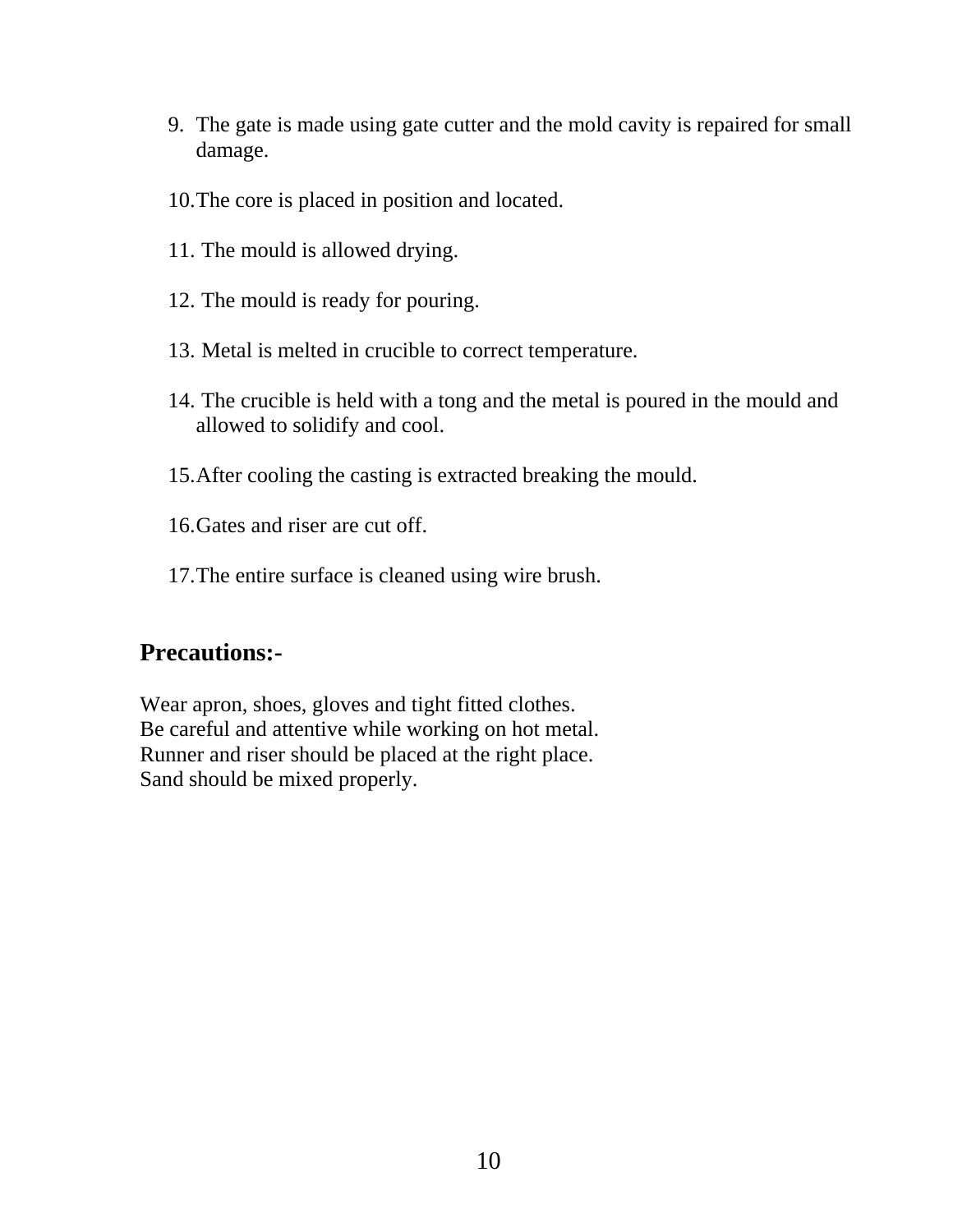**Aim:** - To prepare horizontal surface/ vertical surface/ curved surface/ slots or V-grooves on a shaper/planner.

**Tool required:** - Tool holder, shaping tool, centre punch, hammer.

**Material required**: - Mild steel work piece.

**Instrument required**: - Steel rule, vernier caliper, vernier height gauge, depth gauge, try square

#### **Procedure:-**

- 1. Work piece of required dimension to be cut on power hack saw.
- 2. The job is fixed in vice of shaper machine.
- 3. Top surface is machined first.
- 4. The Job surface is inverted and clamped tightly in the vice.
- 5. All the remaining surfaces are machined in sequence.
- 6. Then marking is done as per the drawing for making groove.
- 7. The groove is machined using round nose cutting tool.
- 8. For making the groove feed to the table and tool is given simultaneously.
- 9. The groove is shaped in different cuts to achieve the desired depth.

#### **Precautions:-**

Work piece should be firmly gripped in the vice.

Adjust the stock length as per job.

Do not over speed or over cut the machine during operation.

Hand gloves apron and shoes must be used while working.